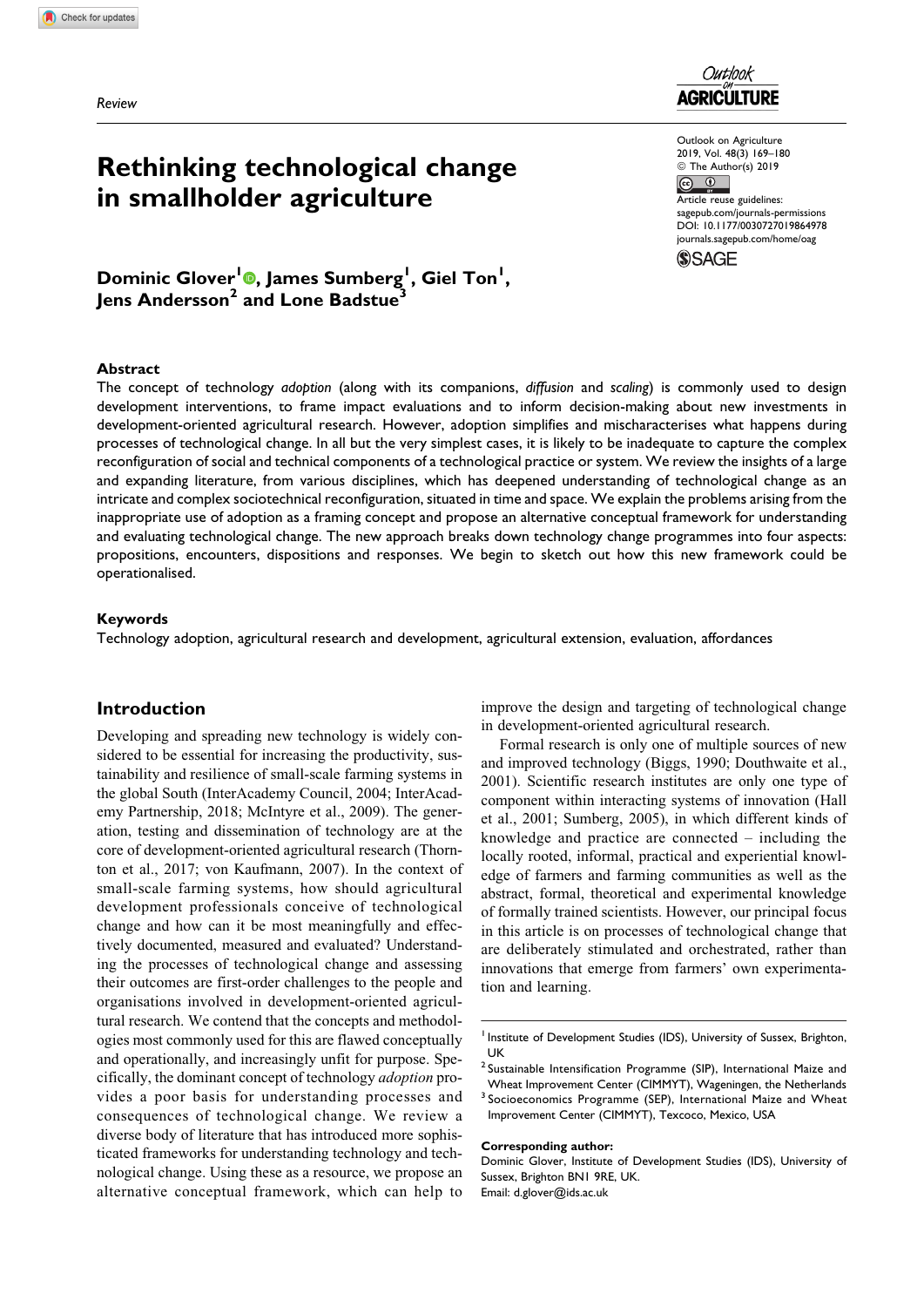The conceptual framework that we introduce in this article has four aspects: propositions, encounters, dispositions and responses. These can be used to think about and examine a technological change process, while paying due attention to the agency of the actors involved in the process. Attending to the agency of farmers, alongside that of scientists, project managers and extensionists, will be important to our discussion of how a novel farming technology may be perceived (or not) as a relevant opportunity – something useful, accessible and realistic – by different farmers. Specifically, we will employ the concept of affordance to explain how and why a proposed change in technical inputs and practices may be appreciated and taken up in particular ways by different farmers and cultivators, including those who are deliberately targeted by the intervention, as well as those who become aware of it through other, informal and unintentional ways.

The article is organised as follows. The next section reviews the conceptual and operational critiques of adoption and highlights some of the ways that adoption research is being and could be extended. The section that follows presents an alternative conceptual vocabulary for technological change in smallholder agricultural systems. In the final section, we suggest how this framework could be developed so that it is useful to those designing, funding, implementing and evaluating development-oriented agricultural research.

## The problem with adoption

The theory of technology adoption and diffusion as articulated by Rogers (2003) has been hugely influential and remains the bedrock for analysis of technical change within developing country agriculture. The limitations of adoption, and conventional ways of measuring it, have long been recognised (Doss, 2006; Feder et al., 1985: 287– 288; Temple et al., 2016). Despite this, measuring (or purporting to measure) the adoption rate of newly introduced technologies remains central to the evaluation of agricultural research and decision-making about new investments. Glover et al. (2016) highlight two key issues. The first is a tendency to treat technology as a black box, especially when it is conceived as an embodiment of knowledge within material inputs and practical tools (as in the phrase 'embodied technologies' (Shih and Chang, 2009)). The black box idea underpins the common portrayal of technologies as discrete, generic and mobile packages that are capable, in theory and principle, of being transferred smoothly from one setting to be adopted and implemented in another (Glover et al., 2017). This taken-for-granted conception of technology accentuates its practical, material and technical features, while obscuring social, cognitive, epistemological, institutional and cultural processes that are actually essential to the way the package has been assembled, configured and stabilised (Bijker et al., 1987; Latour, 2005; MacKenzie and Wajcman, 1999). The second is a conception of technological change as a relatively simple, largely individual, dichotomous switching process, constituting a linear progression from old and inferior materials, tools and methods to new and superior ones.

Surprisingly often, evaluation studies completely omit a functional definition of what should be counted as an instance of adoption (Andersson and D'Souza, 2014; Herdt and Mines, 2017; Loevinsohn et al., 2013). In other studies, adoption is defined in simplistic, binary terms so that technology practitioners are classified crudely into two mutually exclusive groups of adopters and non-adopters (Sumberg, 2016). This binary classification is sometimes used even in cases where the authors acknowledge that the construct of adoption is crude and limiting (Kabwe et al., 2016). Adoption studies also typically take a snapshot of a practice without considering dynamic processes of learning and experimentation, even though these capacities are essential to technological change.

### The conceptual critique

We argue that the concept of adoption is flawed conceptually, because it offers an oversimplified model of what happens during all but the very simplest processes of technological change. Contributions from development studies, innovation studies, science and technology studies, anthropology, political economy and other fields have enlarged and deepened the understanding of technological change as an intricate and complex reconfiguration of various social and technical components. In particular, we draw attention to approaches that emphasise the agency of technological practitioners.

Adoption as a model of technological change is particularly associated with the theory of innovation diffusion and the classic work of Everett Rogers (Rogers, 2003; see Mica, 2013). Within this perspective, technology is often depicted as a technology package and the input of a diffusion process. The spread of technology through a community or society is portrayed as an epidemiological process of propagation. The new technology flows and spreads through a sequential accumulation of decisions by many individual adopters. Adoption involves a rather simple, transactional substitution, whereby existing techniques, artefacts and practices are displaced by newer and better ones (Mica, 2013).

The concept of adoption also fits harmoniously with induced innovation theory, in which new technology is developed in response to a resource scarcity and adopted because it increases efficiency or intensifies the use of resources, resulting in an improved production function. According to this theory, technological change is induced by fluctuations in factor prices that create relative scarcity or a competitive opportunity. The focus is on the contextual drivers of technological change, while technology itself remains an abstraction (Boserup, 1965; Hicks, 1931; Ruttan and Hayami, 1984).

Within both of these bodies of work, technology adopters are seen to exercise a limited and reactive kind of agency, whereby rational calculation leads naturally to, or induces, the selection of new and improved technology.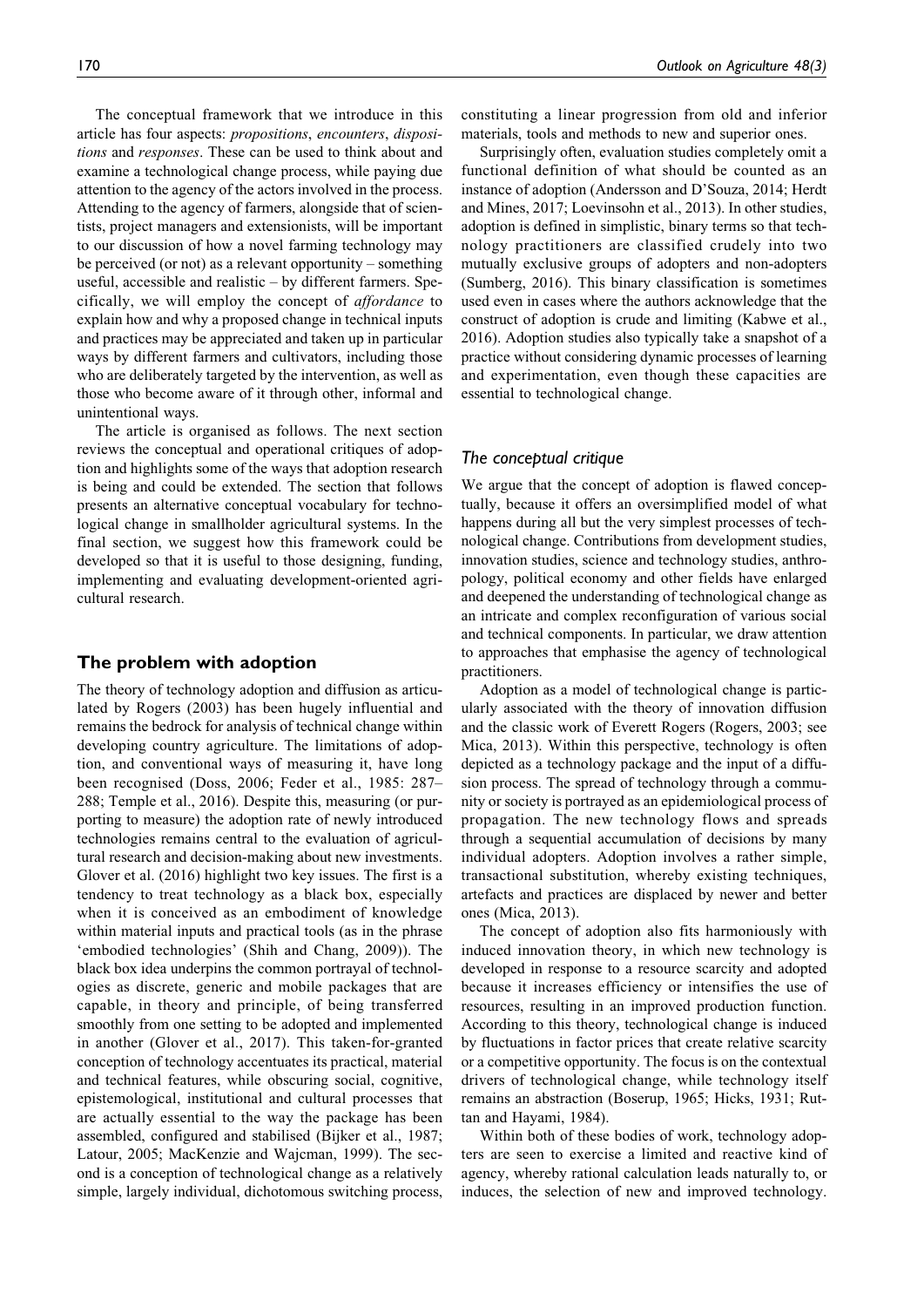Engagement with the technology is largely confined to a simple, binary choice.

Adoption also features in evolutionary perspectives on the study of technological change, in which technologies resemble organisms or species, whose fitness is tested within a selection environment (Dosi, 1982; Parayil, 2003; Perez, 2010). Researchers, inventors, entrepreneurs, investors and policymakers are identified as prime movers of technological change, because they create and nurture innovations that produce a diversity of alternative technical options and make them available to potential users. Again, the agency of technology adopters is confined to an exercise of choice among readymade technological packages, artefacts and systems.

Social science literature on innovation and technological change has progressed far beyond the simplified model of technology adoption. This includes the thinking of Everett Rogers himself, who, in later iterations of diffusion theory, acknowledged that technology packages do not circulate and spread as fixed entities, but are changed as they are implemented or re-invented locally (Mica, 2013). The bodies of literature discussed below are more attentive to the agency of so-called adopters or users as actors and practitioners in the construction of technology.

The agency of technology users is recognised to a certain degree within critical political economy analyses of innovation and technological change. These perspectives typically portray technologies as weapons in struggles for social and economic power and dominance. Big corporations, governments and capitalists are usually perceived to have the upper hand over ordinary citizens, poor and marginalised people and dispossessed minorities. Users of technology are sometimes portrayed not merely as passive adopters, but as victims. Technology is often depicted as a fixed entity, endowed with intrinsic characteristics and immanent potential that strongly determine outcomes, although it is sometimes also recognised that technologies could be redesigned and reconstructed using more democratic and accountable principles, to achieve alternative outcomes. An example of this type of debate is the contention that corporate-controlled biotechnologies (e.g. transgenic crops protected by patents and technology licences) and open-source biotechnologies could have very different implications for the stakeholders concerned (Kloppenburg, 1988; Kloppenburg, 2010; Ruivenkamp, 2005).

Critical political economy analysts can be guilty both of overestimating and underestimating the power of technology users to reconfigure technical systems. Nonetheless, these approaches helpfully draw attention to asymmetrical relations of power that are expressed and reproduced through technology. Importantly, this perspective undermines key assumptions, namely (1) that technologies are taken up through free and economically rational individual choices, and (2) that the technologies that spread are necessarily and objectively better than those they displace or those that fail to diffuse.

The agricultural innovation systems literature highlights the interactions, agency and capabilities of multiple actors involved in the development and spread of novel

technologies (Clark, 2002; Sumberg, 2005). Methods of participatory technology development and assessment – including participatory crop improvement – are supposed to ensure that intended users are involved in the construction of innovations and that new technologies are sensitive to the concerns, priorities and demand of the target population (Almekinders and Elings, 2001; Ceccarelli and Grando, 2007; Hennen, 1999). Within these discourses, the notion that users are merely adopters breaks down substantially, and it is not sufficient to measure the success of innovation systems through the metric of adoption rates (Ronner et al., 2018; Weyori et al., 2018).

The theories and approaches discussed above are quite well established in professional practice. We now turn to a set of perspectives that have had substantially less influence on the thinking and practices of development professionals, researchers and evaluation specialists. These social constructionist approaches share an attentiveness to the agency of technology practitioners – both individuals and groups – and the ways in which technology is reconstructed and reconfigured as it moves from one situation and community of practice to another.

Participatory and social learning (Leeuwis and Pyburn, 2002; Röling and Wagemakers, 2000) and actor-oriented (Long, 1989) perspectives emphasise that technology involves the practices and collective actions of many social actors, such as farmers, researchers, entrepreneurs, companies and aid donors, who are portrayed as agents interacting to produce and disseminate technological innovations. We highlight here, in particular, Norman Long's actor-oriented sociology, where technological change is seen to involve encounters and exchanges between actors inhabiting different worlds of knowledge and practice (Long, 1989). These kinds of approaches recognise that knowledge changes as it travels between different social worlds and biophysical contexts to generate specific, local configurations of technological practice.

The theories of the social construction and social shaping of technology (Bijker and Law, 1992; Bijker et al., 1987) and actor–network theory (Latour, 2005) depict technological change as sociotechnical ensembles, heterogeneous networks or actor networks of interacting people, objects, artefacts, institutions and symbols. Technological change is represented as a process whereby scientific insights and sociotechnical configurations are 'translated' through the making and breaking of relations and connections to create new actor networks (Callon, 1986). This process of translation makes technical objects and systems meaningful and relevant to different actors and groups. From this perspective, it is not possible to represent technology as a discrete, independent and mobile black box that can be transferred smoothly from one place to be adopted in another.

Ethnographic or technographic approaches, inspired by the work of Emile Durkheim and Marcel Mauss, view technology through the notion of habitus (Jansen and Vellema, 2011; Richards, 2000; Schlanger, 2006). Here, technology is seen as an essential form of human and social practice, enabled and constrained by biophysical materiality and by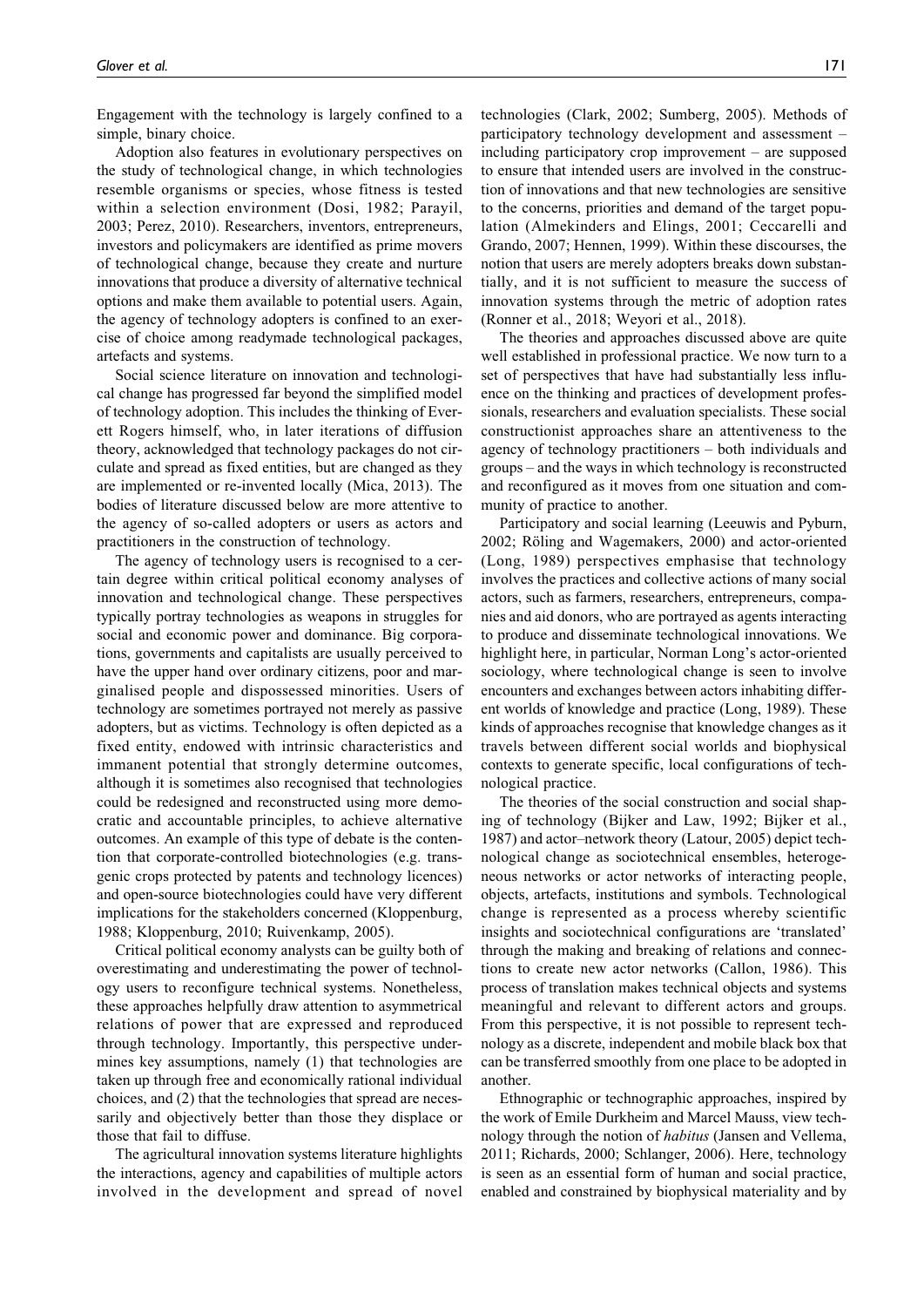local social relations and material interactions. Understanding technology is all about understanding the knowledge, skills, routines, institutions and practices of its practitioners, both individually and in coordination with others.

These insights affirm that technological change has much to do with:

- $\bullet$  the reconfiguration of relations among people, objects and artefacts, materials and biophysical environments;
- $\bullet$  the redistribution of agency through the reorganisation and reconfiguration of tasks;
- $\bullet$  the reformation and reconfiguration of social networks and institutional arrangements; and
- $\bullet$  the acquisition or development of new practices and their associated skills and knowledge, while abandoning or adjusting existing repertoires.

We suggest that much could be learned from these approaches, which are more actor-oriented but less methodologically individualistic; which recognise different kinds and loci of agency; and propose a more processual understanding of technology as 'something people do, make or remake', rather than 'something they receive or adopt' (Glover et al., 2016: 4). In other words, technology is better understood as a technical practice rather than something embodied within novel artefacts and systems. Meanwhile, technological change is better conceived as the outcome of a reconfiguration of sociotechnical relationships and interactions, rather than the input that triggers or even constitutes innovation.

#### The operational critique

The adoption concept creates operational problems for the designers, implementers and evaluators of programmes that are intended to stimulate technological change and bring about improvements in agricultural systems. This is because current approaches to understanding technological change reify a rather peculiar and special case as a general model – namely, the simple substitution of one readily identifiable artefact or package for another – which is neither relevant to, nor representative of, much that happens in real-world processes of technological change. For any technological change that involves greater sociotechnical complexity, the outcomes of a technological reconfiguration are likely to be indeterminate, the more so as complexity increases. The adoption model is inadequate to cope with the processes, impacts and ramifications of more complicated cases of technological transformation. In these situations, the number and diversity of material components involved in technological change increases, the range of required knowledge, skills and techniques expands, the network of relationships affected grows, the intricacy of institutional frameworks increases and the sociotechnical reconfiguration becomes more complicated (see Box 1).

Arguably, more complex technologies are increasingly important as scientists, policymakers, farmers and others recognise a need for an agricultural transformation that will entail more integrated, sustainable agricultural systems. The adoption concept breaks down whenever it is applied to complex technologies, which involve the integration and coordination of multiple social and technical components, such as integrated soil fertility management, integrated pest management, conservation agriculture (CA) or the System of Rice Intensification. In such cases, it is difficult and often contentious to specify what counts as adoption (Andersson and D'Souza, 2014; Berkhout and Glover, 2011). Moreover, the adoption of one component of such an integrated system, in the absence of complementary practices, might very well result in negative outcomes (Thierfelder et al., 2018). Scenario 2 in Box 1 suggests such a case, in which planting a higher yielding variety without an adequate nutrient supply could have a negative effect. In such circumstances, measuring adoption rates will likely fail to provide an adequate means to measure technological change or evaluate its impacts.

More fundamentally, we argue that detecting something that can be interpreted as an instance of adoption can be less revealing and important than understanding other changes that may have occurred as a consequence of, or under the influence of, a programme or intervention that seeks to promote new technology. When adoption is used as the principal indicator of success or failure, there is a real risk of overlooking wider ramifications (positive or negative) of technological change, including unintended benefits, costs and risks, distributional questions and especially the ways in which the target population, or other people, may be creatively appropriating and adapting the technology. This can lead to two types of error. In the first case, a programme might be judged a success, because farmers' behaviour has conformed to an expected pattern and something recognisable as adoption has been detected. Yet, in the process, considerable harm might have been done, for example, to existing social relations (e.g. inequality, social justice), to agro-ecological practices (e.g. sustainability) or to local resilience (e.g. the ability to detect and respond nimbly to environmental or economic turbulence).

In the second case, a new technology programme might be judged a failure, because farmers' behaviour has not conformed to the programme designers' expectations, which is therefore recorded as non-adoption. Nonetheless, positive and valuable impacts might have developed along the way, which however were unintended and unanticipated, and thus likely go undetected and unrecorded. For example, farmers might have been exposed to new sources of information and acquired new knowledge, skills or selfconfidence; they might have formed new associations or networks that improve their performance, reduce vulnerability and strengthen resilience. The final impact of the intervention could have been a net positive, despite the negative evaluation of the extent of adoption.

## An alternative conceptual framework

Various scholars have argued that the design and evaluation of technology change programmes should take account of the agency of technology users and try to map the diverse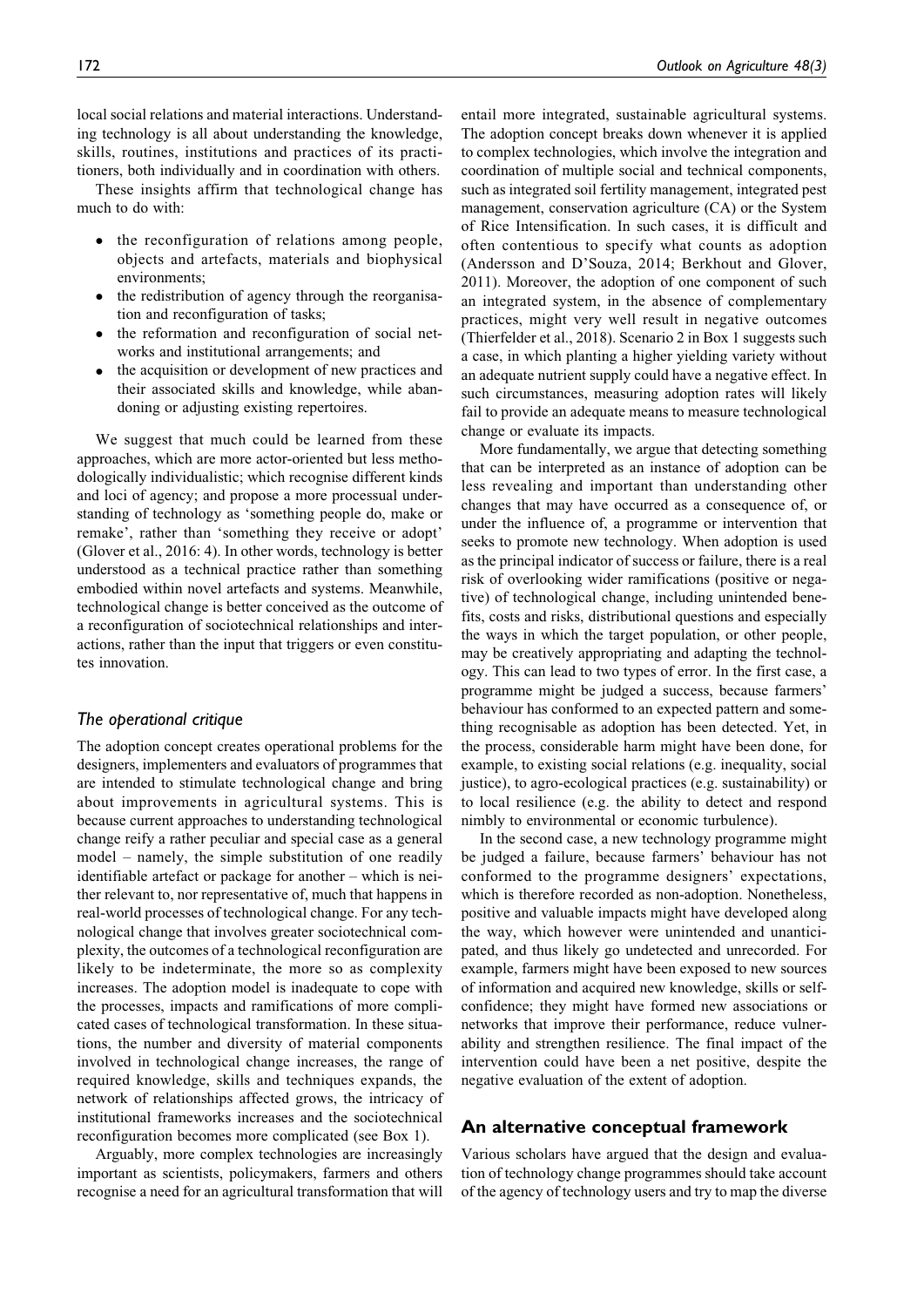## Box 1. Three illustrative scenarios of technological change

Scenario 1: A simple substitution. Consider a situation in which most farmers already use a hybrid maize variety and purchase their seed from a commercial company. Some farmers switch to an alternative hybrid seed, also purchased on the market. The new hybrid is very similar genetically except for an improved yield potential. The recommended management practices do not change.

Analysis: This example represents the simplest possible technical substitution. No major changes to crop management or the crop or farm system are required or anticipated; the end product (grain) is indistinguishable; and no new commercial or social relationships are required or likely to result from the introduction. Adoption is an adequate concept to represent the technological change, and conventional ways of measuring adoption and impact could be sufficient. However, such simple cases are very rare, peculiar and relatively inconsequential.

Scenario 2: A more complicated substitution. Consider another situation, in which most maize farmers use open pollinated varieties (OPVs). To boost productivity, some farmers start planting hybrids, which have a higher yield potential than the local OPVs, but which require higher levels of management, irrigation and soil fertility in order to reach that yield potential. These changes may have knock-on effects on other aspects of the cropping and farm systems: New commercial channels and relationships must be developed to supply the seed and other inputs; training and advice may be needed to help farmers to take full advantage of the hybrids' potential and manage the increased risks of a higher investment.

Analysis: This example represents a more complex scenario of technological change, involving new seed, new and more demanding management practices and new commercial relations. These have to be configured in specific ways in order for the new technical inputs (improved cultivars) to deliver their intended benefits. There is some potential for negative or positive unintended consequences. In this example, the limitations of a linear conception of technological change, and conventional ways to measure adoption and impact, are evident.

Scenario 3: A complex transformation of a cropping system. Consider a third situation, in which farmers currently produce irrigated rice using a conventional system. Although there is much variation around each element of the existing system, in general, most farmers puddle their levelled fields and keep them flooded throughout most of the production cycle; transplant closely spaced, relatively mature seedlings; and use synthetic fertiliser and some pesticides. A development organisation introduces the System of Rice Intensification (SRI), which is based on four key principles that interact with each other: early, quick and healthy plant establishment; reduced plant density; improved soil conditions through enrichment with organic matter and reduced and controlled water application. The specifications for each of these principles, as well as their combination, are supposed to be adapted and adjusted locally to suit farmers' specific circumstances.

Analysis: This example represents a very complex scenario of technological change. Some of the SRI principles and practices imply extensive reorganisation of the crop and farm system and may require new investments, novel techniques, closer supervision, new patterns of labour allocation and changes in intra- and inter-household relations. Because there can be adaptation around every practice and their combination, the expected outcomes of the technological change process are, in principle, indeterminate at an individual household level and potentially multifarious on a community scale. It may be difficult to determine whether, or to what extent, a particular farmer is practising SRI. There is wide scope in principle for local experimentation and learning and a considerable potential for negative or positive unintended consequences. In this situation, conventional approaches to modelling and evaluating adoption as a bivariate choice have very limited value – and could be misleading.

pathways of technological change that may unfold after an intervention (Brown et al., 2017; Brown et al., 2018b; Douthwaite et al., 2003; Mausch et al., 2018). Glover et al. (2016) proposed a design specification for an alternative concept that could replace adoption, which should be (a) conceptually robust and theoretically informed, while also (b) providing a practical, reliable empirical framework for assessing and evaluating technological change and the impacts arising from it. In this section, we introduce and discuss an alternative conceptual vocabulary that responds to the first part of this specification. This framework is inspired by the actor- and practice-oriented perspectives discussed in the second section, which give due weight to the agency of people involved in processes of technological change.

The agency of technological practitioners can be appreciated through the theory of affordances, which was first articulated by the ecological psychologist James Gibson (1966) and has since been taken up by anthropologists and sociologists of technology. Gibson and others defined affordances as the resources available in a situation or an environment, which offer opportunities for functional interaction (Hutchby, 2001; Pfaffenberger, 1992; Sigaut, 1996). In other words, an affordance is an opportunity, perceived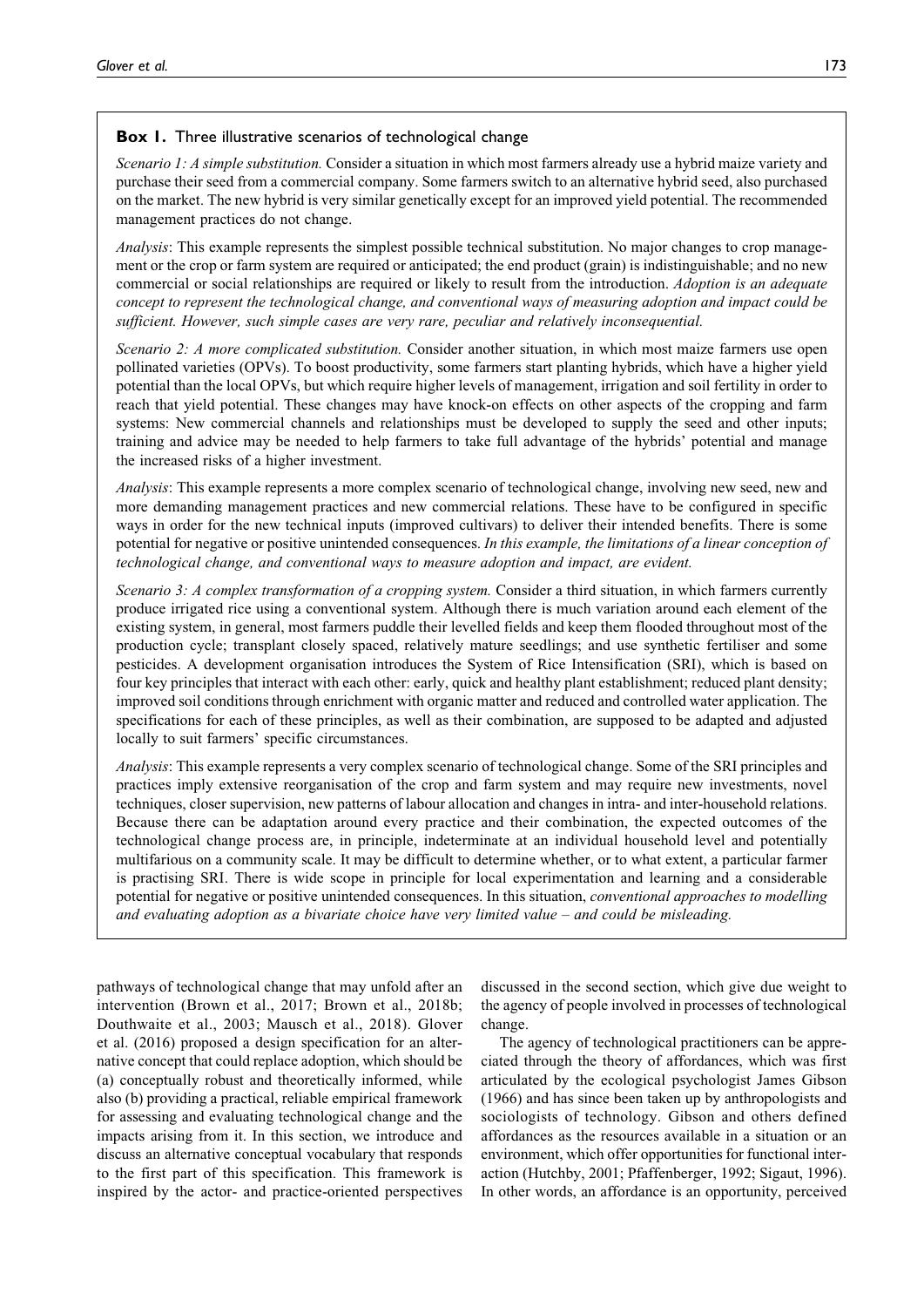by an agent, to put an object or material to some use. The perception of an affordance is subjective, situational and relational. Affordances arise from the material properties of an object or environment and the characteristics of the people interacting with it, including their mental and biophysical capacities (e.g. their knowledge, intelligence, creativity, strength and dexterity) and their resource endowments (of money, energy, land, labour, etc.), conditioned by timeliness (in relation to seasonality, sequences or conjunctions of events, and stages of life) and shaped by the social and cultural norms and rules that govern appropriate behaviour (e.g. in many societies, different agricultural tasks and tools are seen as the proper domains of men or women, respectively) (Arora and Glover, 2017).

The key insight to draw from affordance theory is the recognition that the affordances of different agricultural technologies are specific to different people and groups in different situations. For example, a maize hybrid and its recommended cultivation practices may have quite different affordances for two farm households in the same village, or for similar households in different agro-ecological zones. We should expect the responses of these households to differ, and that their pathways of technological change will also be different.

These differences in households' responses to a technological package are likely to be only partially attributable to observable household characteristics, such as assets, the household head's years of formal schooling or the number of links in their social networks. The theory of affordances reveals that opportunities are present, not due to intrinsic and objectively measurable attributes of the technical package, nor to the fixed characteristics of the potential users, but within the specific and dynamic relations and interactions between them.

Our proposed framework seeks to respect the agency of technological practitioners and apply the insights of affordance theory. It comprises four key components: propositions, encounters, dispositions and responses. We elaborate on the four components below.

### **Propositions**

We use the term proposition to evoke the sense that any new technology is encountered or perceived for the first time as an idea or as an image of what could or might be. The proposition conjures up the possibility of an alternative way of working or making to achieve new or different outcomes. A proposition could be an opportunity that is perceived through the creative agency of a farmer, who comes across a new idea or concept and discerns within it the possibility – a set of affordances – to change their agricultural practice. However, in this article, we are concerned principally with propositions that are deliberately framed and presented to farmers by agricultural research and extension programmes.

The proposition has three essential components: first, it includes a variety of biophysical resources, such as raw materials, tools, equipment, machines, energy and built infrastructure. In the case of agriculture, these would classically include living organisms such as seeds and livestock, mineral and organic fertilisers, crop protection products such as herbicides, pesticides and fungicides, machines such as seed drills, combine harvesters and backpack crop sprayers and infrastructure such as barns, polytunnels and irrigation canals.

Second, it includes methods, techniques and practices. This category includes a set of specific instructions, recommendations, guidelines and protocols associated with the use of particular artefacts, resources or inputs that are at the heart of the proposition. These recommendations are usually set out by scientific experts, such as plant breeders, microbiologists, entomologists and irrigation engineers, and are usually oriented toward optimal performance of a specific artefact or input. They likely draw on basic principles of good agronomy or crop protection, specific knowledge derived from experimental results or on-farm experiences and knowledge about, or drawn from, local farming systems, contexts and practices.

In development-oriented agricultural research, the first two components of the proposition are drawn from experimental science and the technical expertise of agricultural researchers and field technicians. They correspond approximately to the hardware and software dimensions of technology that are recognised in other theoretical approaches (e.g. Rogers, 2003). In our framework, these two technical components are incorporated into a proposition when they are combined with a third element, which is a proposed mode of engagement in agricultural production.

The proposed mode of engagement typically embodies implicit assumptions or explicit suggestions about the motivations and capabilities of a target group of farmers who are invited to take up the artefacts, methods and techniques being proposed. Choosing to take up the proposition will very likely mean engaging in new kinds of behaviour (e.g. purchasing crop insurance) and establishing or modifying relationships with a range of other actors and institutions (e.g. agricultural extension services, seed companies, NGOs, other farmers and labourers, value chain actors and regulators). Propositions are often very specific to a particular target group of farmers, but this specificity is not always clearly articulated or acknowledged. For example, the proposition might rest on the assumption that farming is or should be pursued as a commercial business; or that farmers are able and willing to engage in collective action (e.g. community-based natural resource management or a producers' cooperative).

The suggested mode of engagement is not incidental or ancillary; all three components of the proposition are essential. Together, they constitute a kind of script or programme, which some farmers are made aware of and invited to follow. This occurs through some kind of encounter.

## **Encounters**

Members of a farming community become aware of a new proposition through an encounter. The encounter is the occasion or arena where this awareness occurs. It is a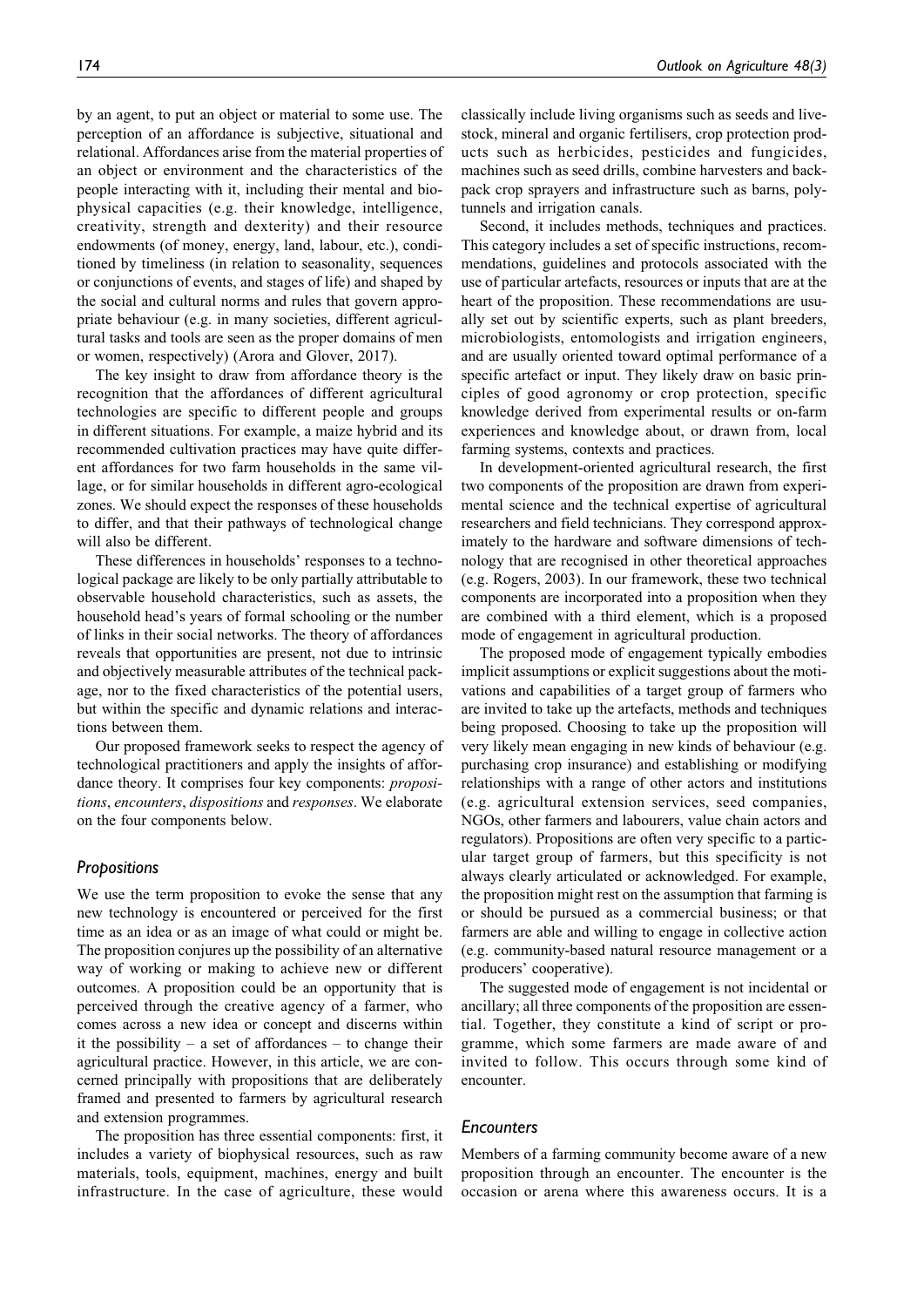distinct step or element in the process of change, rather than an inherent aspect of the proposition. Here, we draw on Norman Long's characterisation of agricultural extension processes as encounters at an interface between different worlds of knowledge, practice and expertise (Long, 1989). Deliberately convened, choreographed and orchestrated encounters are a core element of agricultural development programmes and the raison d'être of most public and private agricultural extension activities. Farmer meetings, training events, demonstration trials, farm visits, field days, field schools and radio programmes all constitute encounters. Encounters can also occur spontaneously and without formal direction, such as when a farmer sees a new technology being practised by a neighbour or relative or hears about it through local gossip. This implies that a spectrum or continuum exists between more and less deliberately organised encounters.

Importantly, all encounters include dimensions of politics and power. They involve interactions between social actors and organisations that possess different kinds of authority, resources and interests. An encounter is a relational, co-produced event, in which the quality and intensity of interactions between the participants determine how the utility and value of the proposition are interpreted and assessed. Depending on how an encounter is organised and choreographed, it may enable and/or constrain agency, opening up some kinds of possibilities or opportunities (for some actors), while closing down others (for other actors). This implies that the quality as well as the quantity of encounters plays an important role in defining the scope and freedom experienced by intended beneficiaries, or other potential users, to appreciate a proposition and mobilise in relation to it.

#### **Dispositions**

An encounter is organised to raise awareness of a proposition, but above all to stimulate interest and encourage a response. The people on the receiving end of propositions are agents within encounters, who may be disposed to respond in a variety of ways, including ways that have not been anticipated, intended or desired by the people or organisation behind the encounter.

The theory of affordances suggests that the variety of dispositions is shaped simultaneously by the individual characteristics and circumstances of people and households, by the dynamics and quality of the encounter and by features of the proposition. Each of the three components of the proposition – the material, the practical and the relational – may create a specific set of affordances for different individuals and groups. Combinations of cultural, economic, biophysical, spatial, temporal and other factors shape perceptions of a proposition. They generate a spectrum of multiple, unique dispositions among the variety of people and households that encounter the proposition. They determine whether, and in what ways, a proposition is perceived as a relevant and interesting opportunity for each individual decision maker.

The multiple factors shaping dispositions can change so that, for example, a disinclination to respond to the proposition immediately after an encounter could turn to a decision to engage with it at some point in the future. Dispositions may evolve as people engage with a proposition and their experience of it develops, so that their perceptions evolve over time and gradually shape an emerging pathway of behavioural change.

#### Responses

People who are positively disposed to a proposition, and respond to it, embark on a process, and create a discrete pathway, through which the three components of the proposition – artefacts, methods and modes of engagement in farming – are unpacked, reassembled and configured. This process may involve calibration, adjustment, experimentation, adaptation and other moves that result in a functional (re)configuration of the technological design to suit its new situation (Glover et al., 2017). As this process unfolds, technical, practical and social aspects of the technology may be incorporated and absorbed into the wider farm system. New techniques, materials and practices might be rejected after a trial period. The interacting agency of multiple people is involved in this process – including farmers, household members, hired labourers and their communities – which defines and shapes emerging pathways of change that are specific to each situation. The key insight to grasp is that the array of responses available in principle to farmers is potentially wide and diverse. The potential for an intervention to generate effects that were unintended or unanticipated may be large, and the simplification of adoption is not adequate to capture most of these outcomes.

### Towards operationalisation

As humanity attempts to address an array of development goals simultaneously, technological designs for the sustainable improvement of agricultural production are becoming more intricate and systemic. In this situation, the conceptual and operational critiques of the adoption model of technological change become increasingly salient. The alternative conceptual framework proposed in this article calls for an agent-, practice- and process-oriented approach, capable of analysing and exploring a variety of pathways of change that may unfold after a proposed technological change is introduced. The practical question is whether such a framework can be operationalised. What is needed is a suite of tools and methods that could capture the way propositions are constructed, the quality of encounters, the range of dispositions generated relationally through interactions between the proposition and people encountering it and the diversity of actions taken (or not) in response. To be considered successful, this tool kit should be practical, efficient and effective, while generating insights into technological change processes that are richer and more informative than given by the framework of adoption.

Precision and nuance have been added to the study of adoption through the development of methods and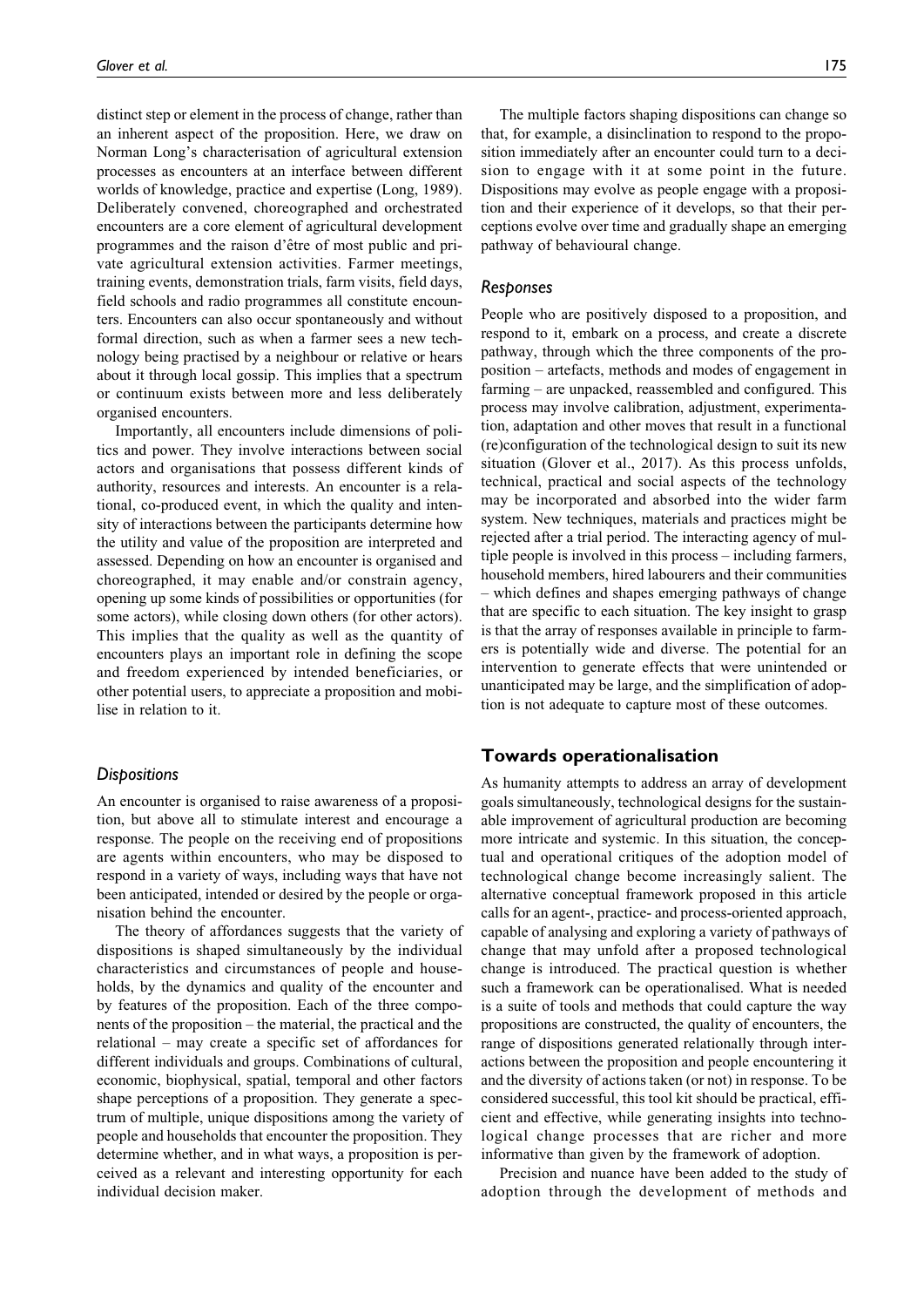protocols to evaluate the intensity of adoption (Arslan et al., 2014), partial adoption, dis-adoption (Moser and Barrett, 2003; Neill and Lee, 2001) and other outcomes of technological change that confound the simplicity of the adoption concept. Technological changes that involve the complex integration and configuration of multiple components can be partly captured in econometric models that jointly analyse sets of dichotomous variables. Bunclark et al. (2018) proposed that the adoption of water harvesting technologies occurs along a spectrum, corresponding to degrees or intensity of adoption, rather than a binary state. Other scholars agree that the local modification and adaptation of complex, integrated technologies such as CA are more important to understand than the wholesale adoption or non-adoption of singular technology packages (Brown et al., 2018a; Brown et al., 2018b; Thierfelder et al., 2018). Ronner et al. (2018) examined adaptation rather than adoption, using a methodology that was sensitive to diversity in the use of cultivation methods and practices within a complex farming system.

These are serious, thoughtful and sophisticated efforts to apply the adoption concept in more subtle and insightful ways, yet they pose significant conceptual, methodological and data challenges that limit the usefulness of their conclusions to decision makers (Joly et al., 2016; Pardey et al., 2016; Walker et al., 2014). Nowadays, few studies assess adoption using only an econometric modelling approach; many studies combine methods, and it is often the more descriptive and qualitative analyses within these studies that are most insightful. Nonetheless, the underlying conceptual framework of adoption generally remains intact, as is evidenced in the policy documents used by development agencies (e.g. Tam et al., 2014). Meanwhile, an expanding vocabulary of adjectives, distinguishing partial-, dis-, temporary-, pseudo- and non-adoption may provide evidence of conceptual fatigue (Kiptot et al., 2007). Especially when it comes to understanding how to improve outcomes at scale, development professionals need approaches and tools that help them to appreciate the dynamism and indeterminacy of complex change processes which flow in the aftermath of a technological change intervention (Wigboldus et al., 2016).

Critics of our framework might argue that the conceptual framework outlined above is merely introducing a modified and extended vocabulary – of propositions, encounters, dispositions and responses – that is chiefly useful for labelling qualitative aspects of technological change that are already discussed in many conventional adoption studies. However, it is essential to note that these terms emerged from our reading of a diverse social science literature, which is not rooted in conventional theories and frameworks of technology adoption and diffusion. That literature highlights critical dimensions of technological change processes that are almost completely ignored by the conventional concepts of adoption–diffusion theory. By systematising an alternative set of concepts and terms, we hope to provide a basis for more informative and powerful descriptive and qualitative analyses. We hope that the new terminology may provide foundations for new methodologies of technological change analysis that combine qualitative and quantitative data and methods in innovative and insightful new ways.

Evidence from the literature suggests that there is a ready appetite for novel approaches that can help development professionals and their organisations to improve the targeting of diverse farmer needs (Almekinders et al., 2019; Verkaart et al., 2019); to redeploy agricultural research efforts towards matching different solutions to diverse situations rather than aspiring to develop generic, widely applicable solutions (Coe et al., 2014); and to appreciate the agency of users in adapting and reconfiguring technologies that are introduced to them (Mausch et al., 2017). Scholars already recognise that the uptake and spread of new technology depends strongly on an alignment of a technological design (i.e. a proposition with potential affordances) and the capacities and aspirations of potential users (agents with emergent dispositions towards the affordances of the proposed technology); however, they lack a conceptual vocabulary to adequately comprehend and describe the processes that constitute the so-called 'adoption'. Instead, analyses of how to enhance adoption rates typically fall back on 'getting the technology right' (i.e. they attempt to optimise the affordances of artefacts, techniques and practices for one or more target groups of potential users), while fixing institutional and policy contexts to encourage uptake (i.e. they attempt to orchestrate encounters of sufficient quantity and quality, while influencing the dispositions of farmers through advertising, training and support with inputs and credit) (Orr, 2018). Farmers' agency – to encounter new technology, perceive affordances within it and respond creatively to those propositions – is rarely placed at the centre of attention.

We believe that our framework can help analysts to think more methodically and discretely about different aspects of technological change, by considering the relationships and interactions among what is designed (the character of technological propositions), how it is brought to attention (the nature, number and quality of encounters), how its opportunities are perceived (the relational, interactive generation of affordances and dispositions for particular people or groups) and the range of multiple ways in which people may respond.

Further work is needed to operationalise the new framework proposed in this article. For instance, one response to the second and third scenarios outlined in Box 1 would be to draw from methodologies of project design and evaluation that are based on theories of change. Realist evaluation, process tracing and contribution analysis are examples of evaluation methodologies that proceed by building, verifying and adjusting theories about how change processes unfold (Mayne, 2012; Pawson and Tilley, 1997; Weiss, 1997). Data is collected on multiple indicators at a variety of points along pathways of change, for a range of different stakeholders across a variety of contexts, in order to detect, verify and/or test whether different impact pathways are unfolding as predicted by the overall theory of change or a specific impact pathway within it. Using these approaches, an observation that a particular artefact,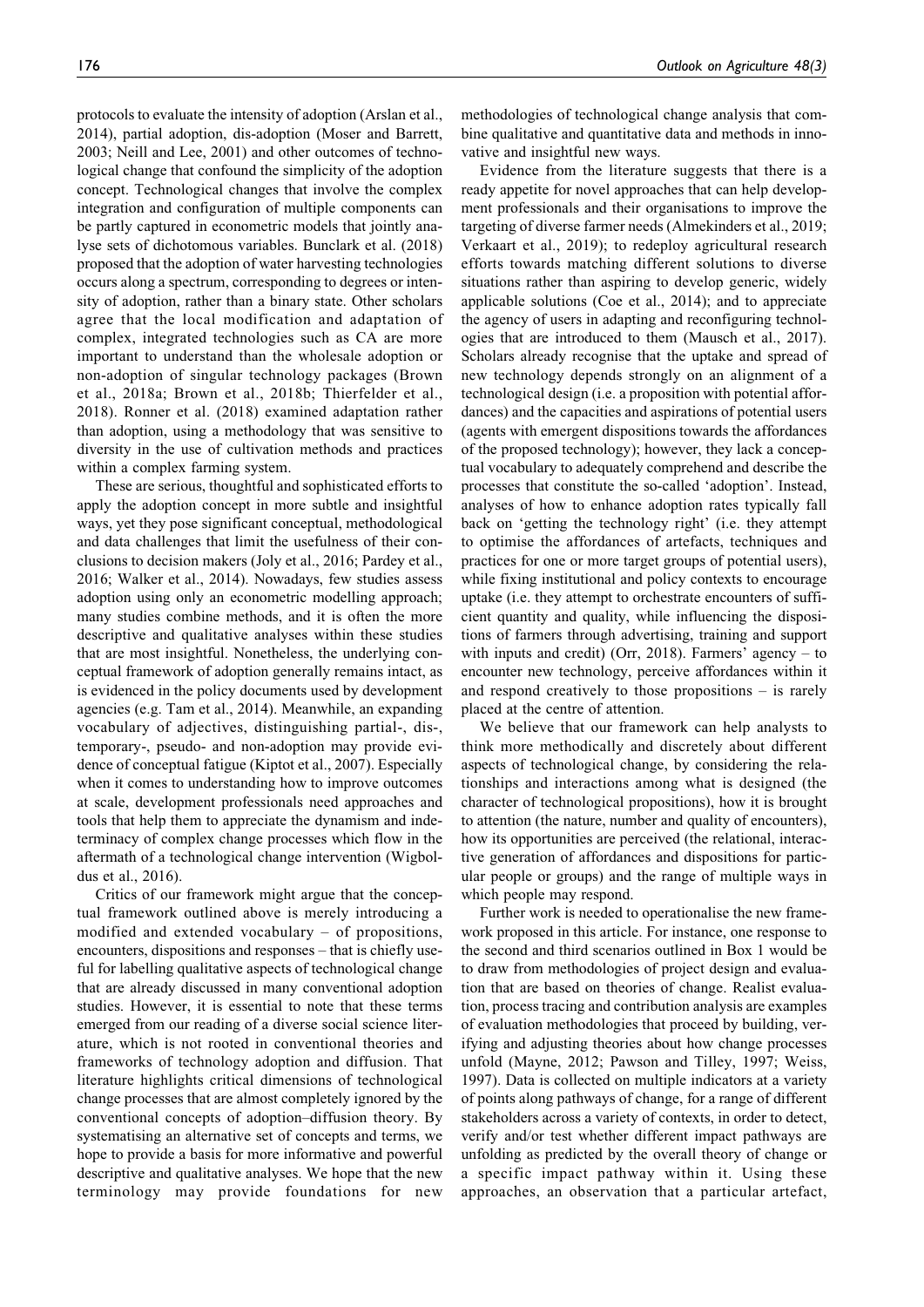practice or process has been taken up by an individual or group represents only one of many indicators necessary to detect and verify that technological change pathways are occurring and to understand the cognitive and behavioural mechanisms driving change.

The analysis of potential pathways of change is common in ex ante appraisal (Alene et al., 2007; Kostandini et al., 2016; Mills, 1997). For example, the ADOPT tool is a method for predicting technology adoption, which is based on investigating potential users' perceptions of a technology's value and ease of use, as well as their personal or household characteristics that are assumed to influence the propensity to adopt (Kuehne et al., 2017). Methods like these could be used much more in the design stages of technology change interventions. A variety of techniques could be applied, ranging from simple thought experiments to more structured modelling of alternative scenarios of technological change, which might integrate market analysis and foresight methods, such as visioning and scenario building.

For the organisations and programmes involved in designing, implementing and monitoring technology change projects, the alternative framework raises questions about how propositions are designed and compiled; how and why they are targeted towards particular farmers, communities or agro-ecologies and how much room or flexibility they allow for adjustment and adaptation to suit its intended beneficiaries or other potential users who might engage with it (i.e. its affordances). For other stakeholders, observers and analysts of development-oriented agricultural research, the framework suggests ways to examine the relationships of power and accountability which propositions and encounters embody.

A design principle arising from the framework is that, particularly when technology is complex, multidimensional and/or systemic, propositions should either be very carefully targeted to a particular population or be designed to have expansive affordances that allow potential users a generous scope to adapt, adjust and reconfigure the technology to suit their local and individual circumstances. Methods of technology and programme design and evaluation are needed that are sensitive to the agency of farmers and their communities to assess propositions, interact through encounters and make choices and decisions that will shape pathways of change.

Encounters are the domain of applied agronomy, strategic communication and extension. Here, not only the quantity but the quality of encounters is important to shaping what happens next. There is a lot to be learned about issues such as facilitation, inclusiveness, sympathetic and effective communication, the effects of social distance between extension agents and farmers, trust and confidence and the possibility of joint problem-solving, experimentation and learning rather than directive communication of instructions.

The theory of affordances may offer a useful guide for investigating conceptually and empirically how specific dispositions in relation to a proposition are generated, through encounters, for different stakeholders. This work may present the hardest challenge to operationalising the framework we have presented in this article. However, the payoff, in terms of understanding much better how individuals and groups appreciate propositions, engage in encounters and assess the landscape of opportunities that face them, could be very valuable for both the design and evaluation of investments in technological change.

With regard to the detection and analysis of pathways of technological change, a practical first step could be to compile from existing literature or newly construct a typology of generic indicators that could show when and how a process of learning, experimentation and behavioural change is unfolding.

#### Authors' note

The ideas and arguments included in this article are based on an original conceptual position piece written by Dominic Glover and James Sumberg and were developed collaboratively through discussion and dialogue during a workshop at the International Centre for Maize and Wheat Improvement (CIMMYT) in Mexico City, MX, 18–19 June 2018. The views expressed here are those of the authors and do not necessarily reflect the views of the funders or associated institutions. The authors are responsible for any remaining errors and omissions.

#### Acknowledgements

The authors gratefully acknowledge the contributions of Akhter Ali, Jordan Chamberlin, Carolina Camacho Villa, Olaf Erenstein, Shriniwas Gautam, Hugo de Groote, Stephen Hunt, Moti Jaleta, Aziz Karimov, Alwin Keil, Vijesh Krishna, Gideon Kruseman, Munyaradzi Mutenje, Dil Bahadur Rahut and Franklin Simtowe. They have also benefited from discussions with colleagues at the Institute of Development Studies (IDS, Brighton, UK), Wageningen University (WUR, Wageningen, Netherlands) and the Centre for International Cooperation in Agronomic Research for Development (CIRAD, Montpellier, France), including Harro Maat (WUR), Guy Faure (CIRAD) and Frédéric Goulet (CIRAD). They are also grateful to two anonymous reviewers for their insightful comments and helpful suggestions.

#### Declaration of conflicting interests

The author(s) declared no potential conflicts of interest with respect to the research, authorship, and/or publication of this article.

#### Funding

The author(s) disclosed receipt of the following financial support for the research, authorship, and/or publication of this article: This work was supported by the CGIAR Research Programmes on Maize Agri-food systems (CRP MAIZE) and Wheat Agri-food systems (CRP WHEAT).

#### ORCID iD

Dominic Glover **b** <https://orcid.org/0000-0003-2055-1996>

#### References

Alene AD, Manyong VM, Tollens EF, et al. (2007) Targeting agricultural research based on potential impacts on poverty reduction: strategic program priorities by agro-ecological zone in Nigeria. Food Policy 32: 394–412.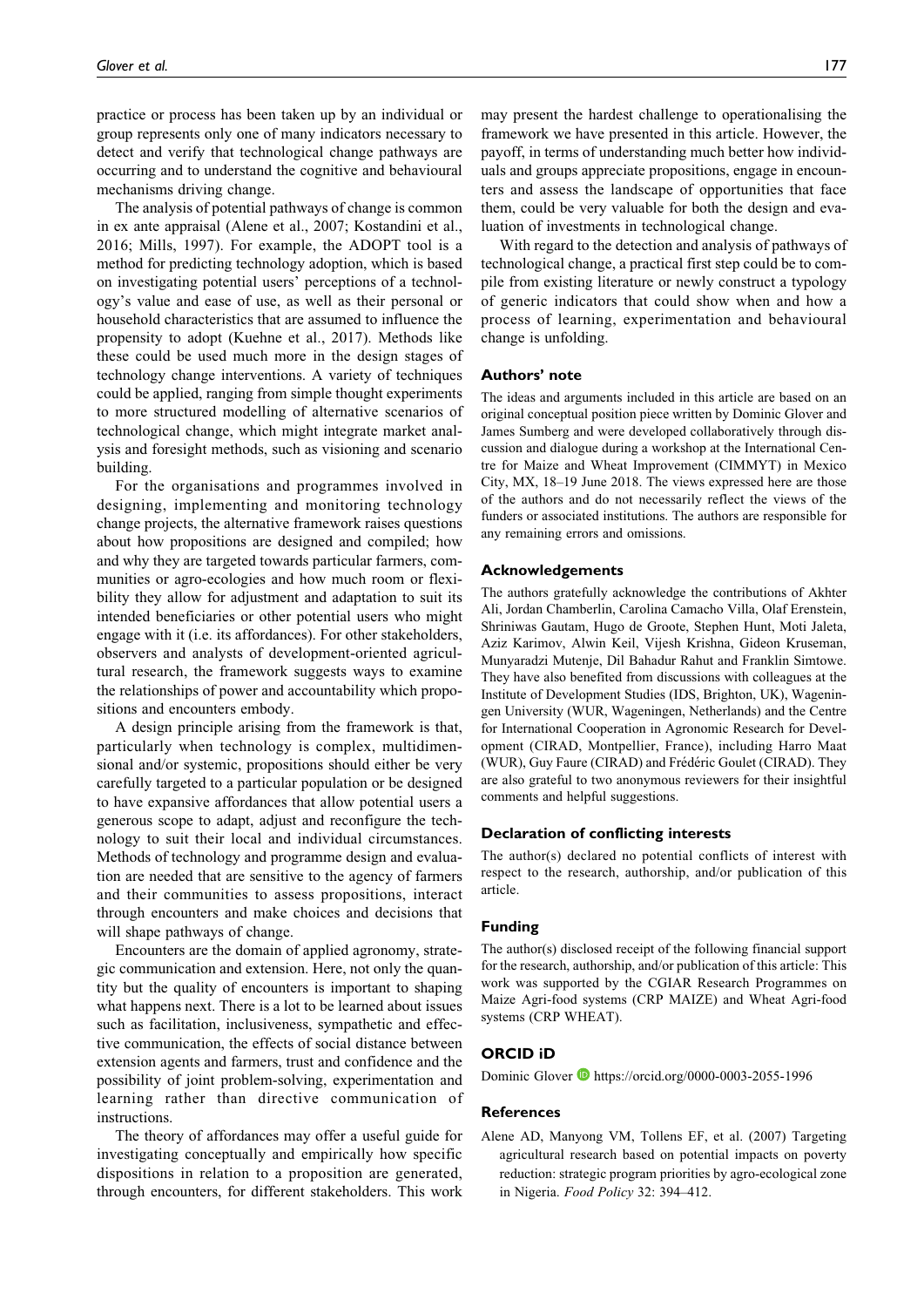- Almekinders CJM and Elings A (2001) Collaboration of farmers and breeders: participatory crop improvement in perspective. Euphytica 122: 425–438
- Almekinders CJ, Beumer K, Hauser M, et al. (2019) Understanding the relations between farmers' seed demand and research methods: the challenge to do better. Outlook on Agriculture 48: 16–21.
- Andersson J and D'Souza S (2014) From adoption claims to understanding farmers and contexts: a literature review of Conservation Agriculture (CA) adoption among smallholder farmers in southern Africa. Agriculture, Ecosystems and Environment 187: 116–132.
- Arora S and Glover D (2017) Power in practice: insights from technography and actor-network theory for agricultural sustainability. STEPS Working Paper. Brighton, UK: STEPS Centre.
- Arslan A, McCarthy N, Lipper L, et al. (2014) Adoption and intensity of adoption of conservation farming practices in Zambia. Agriculture Ecosystems & Environment 187: 72–86.
- Berkhout E and Glover D (2011) The Evolution of the System of Rice Intensification as a Socio-technical Phenomenon: A Report to the Bill & Melinda Gates Foundation. Wageningen: Wageningen University and Research Centre.
- Biggs SD (1990) A multiple source of innovation model of agricultural research and technology promotion. World Development 18: 1481–1499.
- Bijker WE and Law J (1992) Shaping Technology/Building Society: Studies in Sociotechnical Change. Cambridge: MIT Press.
- Bijker WE, Hughes TP and Pinch TJ (1987) The Social Construction of Technological Systems: New Directions in the Sociology and History of Technology. Cambridge: MIT Press.
- Boserup E (1965) The Conditions of Agricultural Growth: The Economics of Agrarian Change Under Population Pressure. London: Allen & Unwin.
- Brown B, Llewellyn R and Nuberg I (2018a) Global learnings to inform the local adaptation of conservation agriculture in Eastern and Southern Africa. Global Food Security-Agriculture Policy Economics and Environment 17: 213–220.
- Brown B, Nuberg I and Llewellyn R (2017) Stepwise frameworks for understanding the utilisation of conservation agriculture in Africa. Agricultural Systems 153: 11–22.
- Brown B, Nuberg I and Llewellyn R (2018b) Pathways to intensify the utilization of conservation agriculture by African smallholder farmers. Renewable Agriculture and Food Systems. DOI: 10.1017/S1742170518000108.
- Bunclark L, Gowing J, Oughton E, et al. (2018) Understanding farmers' decisions on adaptation to climate change: exploring adoption of water harvesting technologies in Burkina Faso. Global Environmental Change 48: 243–254.
- Callon M (1986) Some elements of a sociology of translation: domestication of the scallops and the fishermen of St Brieuc Bay. In: Law J (ed) Power, Action and Belief: A New Sociology of Knowledge. London: Routledge & Kegan Paul, pp. 196–233.
- Ceccarelli S and Grando S (2007) Decentralized-participatory plant breeding: an example of demand driven research. Euphytica 155: 349–360.
- Clark N (2002) Innovation systems, institutional change and the new knowledge market: implications for third world

agricultural development. Economics of Innovation and New Technology 11: 353–368.

- Coe R, Sinclair F and Barrios E (2014) Scaling up agroforestry requires research 'in' rather than 'for' development. Current Opinion in Environmental Sustainability 6: 73–77.
- Dosi G (1982) Technological paradigms and technological trajectories: a suggested interpretation of the determinants and directions of technical change. Research Policy 11: 147–162.
- Doss CR (2006) Analyzing technology adoption using microstudies: limitations, challenges, and opportunities for improvement. Agricultural Economics 34: 207–219.
- Douthwaite B, Keatinge JDH and Park JR (2001) Why promising technologies fail: the neglected role of user innovation during adoption. Research Policy 30: 819–836.
- Douthwaite B, Kuby T, van de Fliert E, et al. (2003) Impact pathway evaluation: an approach for achieving and attributing impact in complex systems. Agricultural Systems 78: 243–265.
- Feder G, Just RE and Zilberman D (1985) Adoption of agricultural innovations in developing countries: a survey. Economic Development and Cultural Change 33: 255–298.
- Gibson JJ (1966) The Senses Considered as Perceptual Systems. London: Allen & Unwin.
- Glover D, Sumberg J and Andersson JA (2016) The adoption problem; or why we still understand so little about technological change in African agriculture. Outlook on Agriculture 45: 3–6.
- Glover D, Venot JP and Maat H (2017) On the movement of agricultural technologies: packaging, unpacking and situated reconfiguration. In: Sumberg J (ed) Agronomy for Development: The Politics of Knowledge in Agricultural Research. London: Routledge, pp. 14–30.
- Hall A, Bockett G, Taylor S, et al. (2001) Why research partnerships really matter: Innovation theory, institutional arrangements and implications for developing new technology for the poor. World Development 29: 783–797.
- Hennen L (1999) Participatory technology assessment: a response to technical modernity? Science and Public Policy 26: 303–312.
- Herdt RW and Mines S (2017) Does Modern Technology Increase Agricultural Productivity? Revisiting the Evidence from Loevinsohn et al. Rome: CGIAR, Independent Science and Partnership Council (ISPC).
- Hicks JR (1931) Theory of Wages. London: Macmillan.
- Hutchby I (2001) Technologies, texts and affordances. Sociology 35: 441–456.
- InterAcademy Council (2004) Realizing the Promise and Potential of African Agriculture. Amsterdam: InterAcademy Council.
- InterAcademy Partnership (2018) Opportunities for Future Research and Innovation on Food and Nutrition Security and Agriculture. The Interacademy Partnership's Global Perspective. Synthesis by IAP Based on Four Regional Academy Network Studies. Trieste; Washington: InterAcademy Partnership.
- Jansen K and Vellema S (2011) What is technography? NJAS Wageningen Journal of Life Sciences 57: 169–177.
- Joly PB, Colinet L, Gaunand A, et al. (2016) Agricultural research impact assessment: issues, methods and challenges. OECD Food, Agriculture and Fisheries Papers, No. 98, Paris: OECD.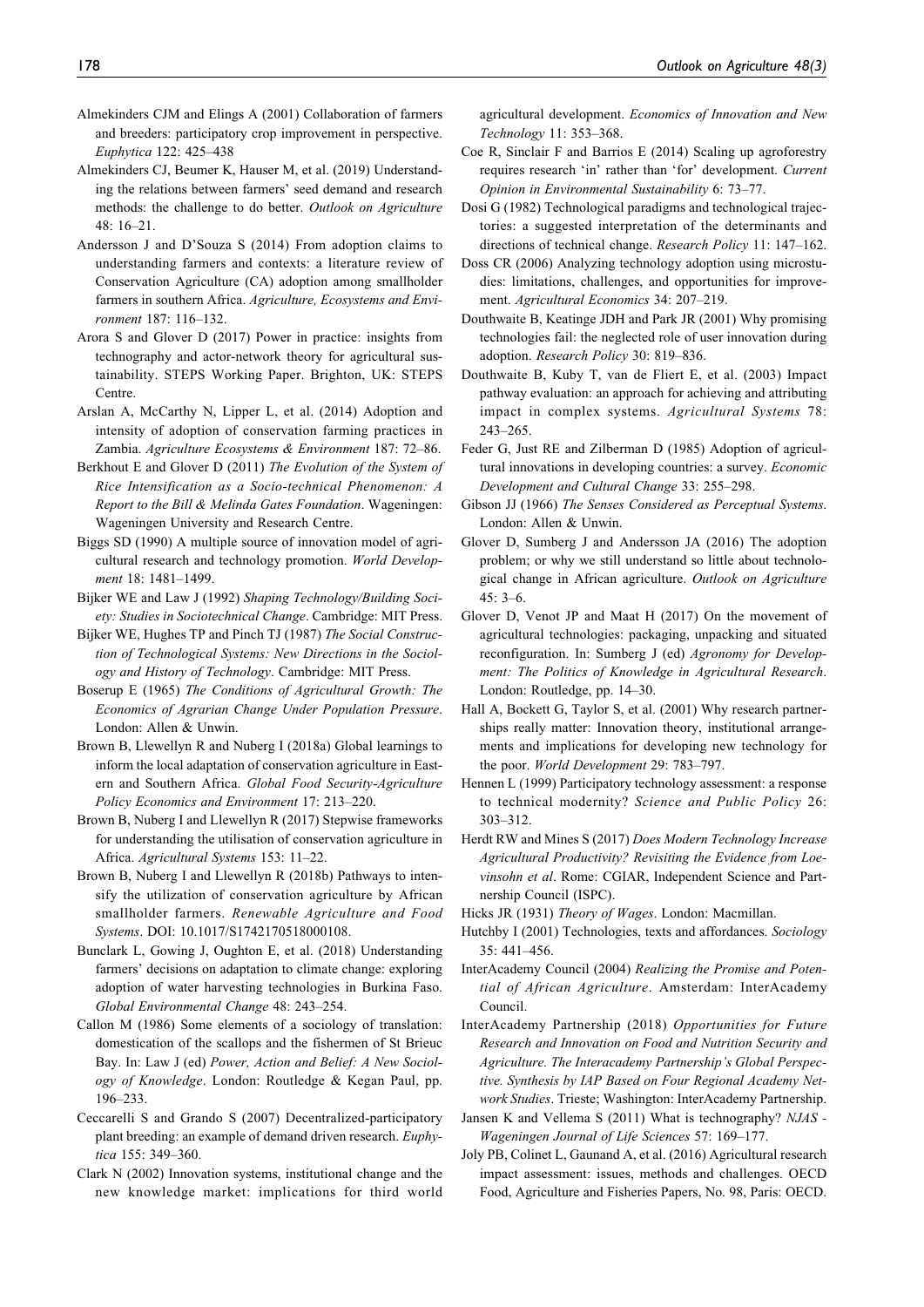- Kabwe G, Bigsby H and Cullen R (2016) Why is adoption of agroforestry stymied in Zambia? Perspectives from the ground-up. African Journal of Agricultural Research 11: 4704–4717.
- Kiptot E, Hebinck P, Franzel S, et al. (2007) Adopters, testers or pseudo-adopters? Dynamics of the use of improved tree fallows by farmers in western Kenya. Agricultural Systems 94: 509–519.
- Kloppenburg J (2010) Impeding dispossession, enabling repossession: biological open source and the recovery of seed sovereignty. Journal of Agrarian Change 10: 367–388.
- Kloppenburg JR (1988) First the Seed. The Political Economy of Plant Biotechnology, 1492–2000. Cambridge: Cambridge University Press.
- Kostandini G, La Rovere R and Guo Z (2016) Ex ante welfare analysis of technological change: the case of nitrogen efficient maize for African soils. Canadian Journal of Agricultural Economics/Revue canadienne d'agroeconomie 64: 147–168.
- Kuehne G, Llewellyn R, Pannell DJ, et al. (2017) Predicting farmer uptake of new agricultural practices: a tool for research, extension and policy. Agricultural Systems 156: 115–125.
- Latour B (2005) Reassembling the Social: An Introduction to ActorNetwork Theory. Oxford: Oxford University Press.
- Leeuwis C and Pyburn R (2002) Wheelbarrows Full of Frogs: Social Learning in Rural Resource Management. Assen: Uitgeverij Van Gorcum.
- Loevinsohn M, Sumberg M, Diagne A, et al. (2013) Under What Circumstances and Conditions Does Adoption of Technology Result in Increased Agricultural Productivity? A Systematic Review. Brighton: IDS.
- Long N (1989) Encounters at the Interface: A Perspective on Social Discontinuities in Rural Development. Volume 27 of Wageningen Studies in Sociology. Wageningen: Wageningen Agricultural University.
- MacKenzie D and Wajcman J (1999) The Social Shaping of Technology, 2nd ed. Buckingham: Open University Press.
- Mausch K, Harris D, Heather E, et al. (2018) Households' aspirations for rural development through agriculture. Outlook on Agriculture 47: 108–115.
- Mausch K, Orr A and Miller BP (2017) Targeting resilience and profitability in African smallholder agriculture: insights from ICRISAT-led research programs. FACETS 2: 545–558.
- Mayne J (2012) Contribution analysis: coming of age? Evaluation 18: 270–280.
- McIntyre BD, Herren HR, Wakhungu J, et al. (2009) Agriculture at a Crossroads: IAASTD Global Report. Washington: Island Press.
- Mica A (2013) From diffusion to translation and back. Disembedding-Re-embedding and re-invention in sociological studies of diffusion. Polish Sociological Review 181: 3–19.
- Mills BF (1997) Ex-ante agricultural research evaluation with site specific technology generation: the case of sorghum in Kenya. Agricultural Economics 16: 125–138.
- Moser CM and Barrett CB (2003) The disappointing adoption dynamics of a yield-increasing, low external-input technology: the case of SRI in Madagascar. Agricultural Systems 76: 1085–1100.
- Neill SP and Lee DR (2001) Explaining the adoption and disadoption of sustainable agriculture: the case of cover crops in

Northern Honduras. Economic Development and Cultural Change 49: 793–820.

- Orr A (2018) Markets, institutions and policies: a perspective on the adoption of agricultural innovations. Outlook on Agriculture 47: 81–86.
- Parayil G (2003) Mapping technological trajectories of the green revolution and the gene revolution from modernization to globalization. Research Policy 32: 971–990.
- Pardey PG, Andrade RS, Hurley TM, et al. (2016) Returns to food and agricultural R&D investments in Sub-Saharan Africa, 1975–2014. Food Policy 65: 1–8.
- Pawson R and Tilley N (1997) Realistic Evaluation: Thousand Oaks: Sage.
- Perez C (2010) Technological revolutions and techno-economic paradigms. Cambridge Journal of Economics 34: 185–202.
- Pfaffenberger B (1992) Social anthropology of technology. Annual Review of Anthropology 21: 491–516.
- Richards P (2000) Food security, safe food: biotechnology and sustainable development in anthropological perspective. Inaugural professorial address delivered at the Aula - Wageningen University, 22 June 2000, Wageningen, NL.
- Rogers EM (2003) Diffusion of Innovations, 5th ed. New York: Free Press.
- Röling NG and Wagemakers MAE (2000) Facilitating Sustainable Agriculture: Participatory Learning and Adaptive Management in Times of Environmental Uncertainty. Cambridge: Cambridge University Press.
- Ronner E, Descheemaeker K, Almekinders CJM, et al. (2018) Farmers' use and adaptation of improved climbing bean production practices in the highlands of Uganda. Agriculture Ecosystems & Environment 261: 186–200.
- Ruivenkamp G (2005) Tailor-made biotechnologies: between biopower and sub-politics. Tailoring Biotechnologies 1: 11–33.
- Ruttan VW and Hayami Y (1984) Towards a theory of induced institutional innovation. Journal of Development Studies 20: 203–223.
- Schlanger N (2006) Marcel Mauss. Techniques, Technology and Civilisation. NewYork: Durkheim Press/Berghahn Books.
- Shih HY and Chang TLS (2009) International diffusion of embodied and disembodied technology: a network analysis approach. Technological Forecasting and Social Change 76: 821–834.
- Sigaut F (1996) Crops, techniques, and affordances. In: Ellen R and Fukui K (eds) Redefining Nature: Ecology, Culture and Domestication. Oxford: Berg, pp. 417–436.
- Sumberg J (2005) Systems of innovation theory and the changing architecture of agricultural research in Africa. Food Policy 30: 21–41.
- Sumberg J (2016) Opinion: the effects of technology adoption on food security: linking methods, concepts and data. Food Security 8: 1037–1038.
- Tam V, Mitchell C, Martins F, et al. (2014) Growing Prosperity: An Overview. Developing Repeatable Models<sup>®</sup> to Scale the Adoption of Agricultural Innovations. Boston: Bain & Company.
- Temple L, Biénabe E, Barret D, et al. (2016) Methods for assessing the impact of research on innovation and development in the agriculture and food sectors. African Journal of Science, Technology, Innovation and Development 8: 399–410.